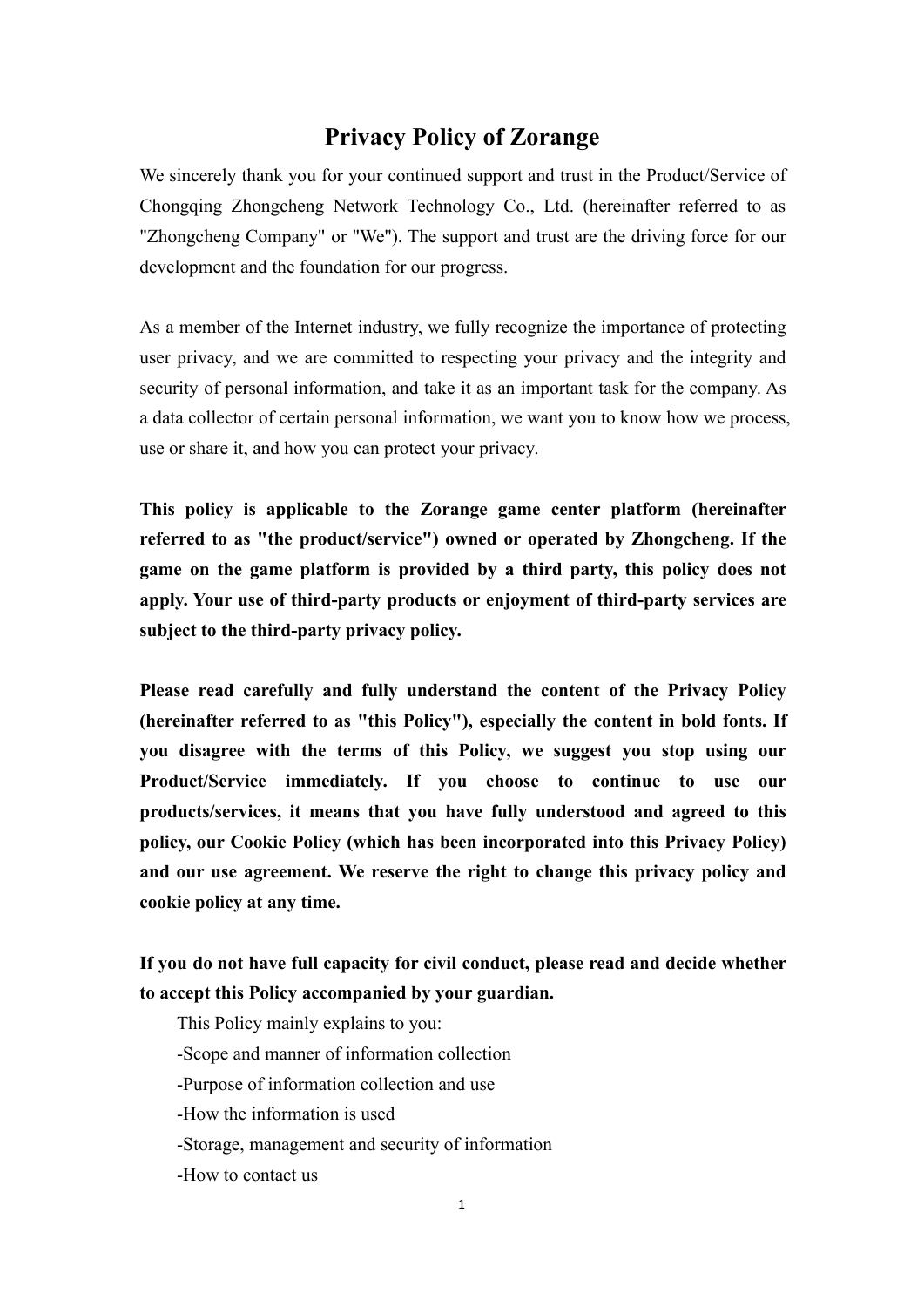### **I. [Scope and Method of Information Collection]**

According to the principle of legality, legitimacy and necessity, we only collect the information necessary to realize the product function:

The information we obtain during your use of this product (including how to use it), such information includes:

1. Equipment Information

In order to provide better products and improve user experience, we will collect equipment attribute information (such as operating system version, unique equipment identifier, network equipment hardware address MAC, etc.) and equipment status information (such as application installation list related to running products). When the product is running, it will send equipment information to the server, which can be used to analyze the operation of the product under different equipment environments, help us improve the performance and compatibility of the product, and facilitate us to provide better versions and enhance the product experience.

2. Log information

When you use our Product and services, our server will automatically record some information, including your use of our Product, IP address, the URL and of the software information of the service you visit.

**Please note that individual device information, log information, etc. are information that cannot identify the identity of a specific natural person.**

**If we combine this kind of information with other information to identify the personal identity of a natural person, then during the combination use, such non-personal information will be regarded as personal information. However, you do not need to provide personal information when using the Product, and we will not collect personal information, nor will we combine individual equipment information and log information with personal information. When updating, only the information that cannot identify the identity of a specific natural person will be transmitted by the Zhongcheng Company.**

#### **II. [Purpose of Information Collection]**

We collect relevant information for the following purposes: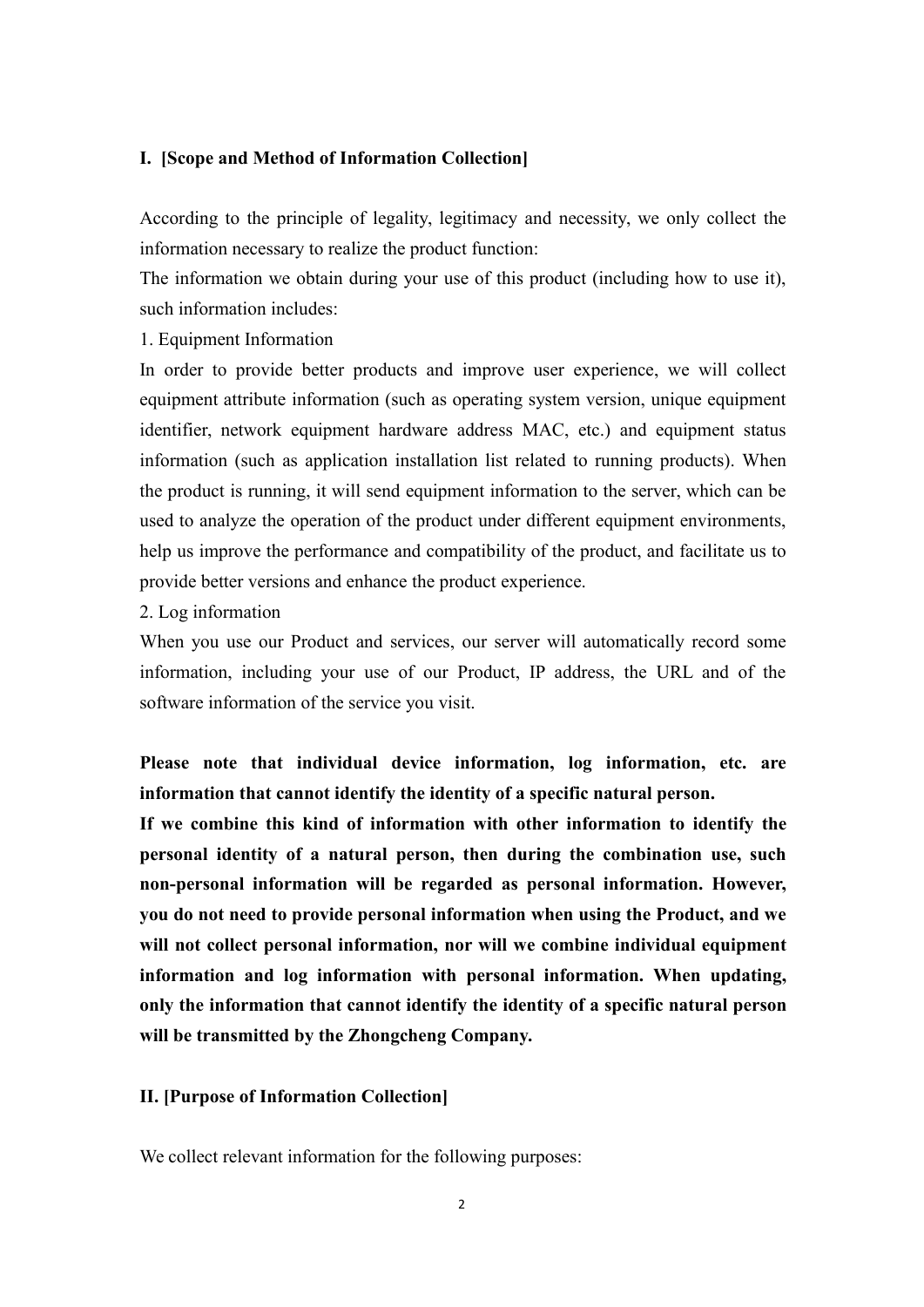1. Provide products to you;

2. In order to normally realize or further improve the functions of the Product, we try to make the Product run stably and be compatible with more software and products to ensure the comfort of your experience;

3. Product development and service optimization. On the premise of not locating the personal identity of a specific natural person, we may carry out statistical analysis on the use of various functions of products and services, and launch new products and services that we believe are more helpful to you;

4. Safety. We will use the collected information for safety precautions, customer safety services and other purposes;

5. Show and push customized content for you. By using the collected information, we will be able to provide you with customized content, such as showing or recommending more relevant information flows or advertising/marketing information results. In order to let you have a better experience and improve our Product or with your consent, we may recommend message, information, software and other content to you from time to time on the premise of complying with relevant laws and regulations. If you are not interested in this, you can choose to close the content;

#### **III. [How Do We Use Cookie and Similar Technologies]**

1. Our pages may use Cookie and similar technologies to optimize our services. Cookies are small data files stored on your computer, which are used to store the unique Cookie data sent to you by the Web server. Cookies sent to you by each website are unique, and can only be read by the web server that sent you cookies, which are often used to simplify the steps of your repeated login, help us remember your device and service preferences, and analyze your use of our Software, so as to help you get an easier access experience, and recommend content that you may be interested in (such as personalized game recommendation).

2. We will not use Cookies for any purpose other than that stated in this Privacy Policy. You can manage or clear Cookies by browsing the cookie settings according to your preference. In addition, you can also clear all Cookies saved in the game function in the Product. However, if you do this, you may need to manually change the relevant settings every time you use the Product, and the corresponding information you recorded before will be deleted, which may affect the safety and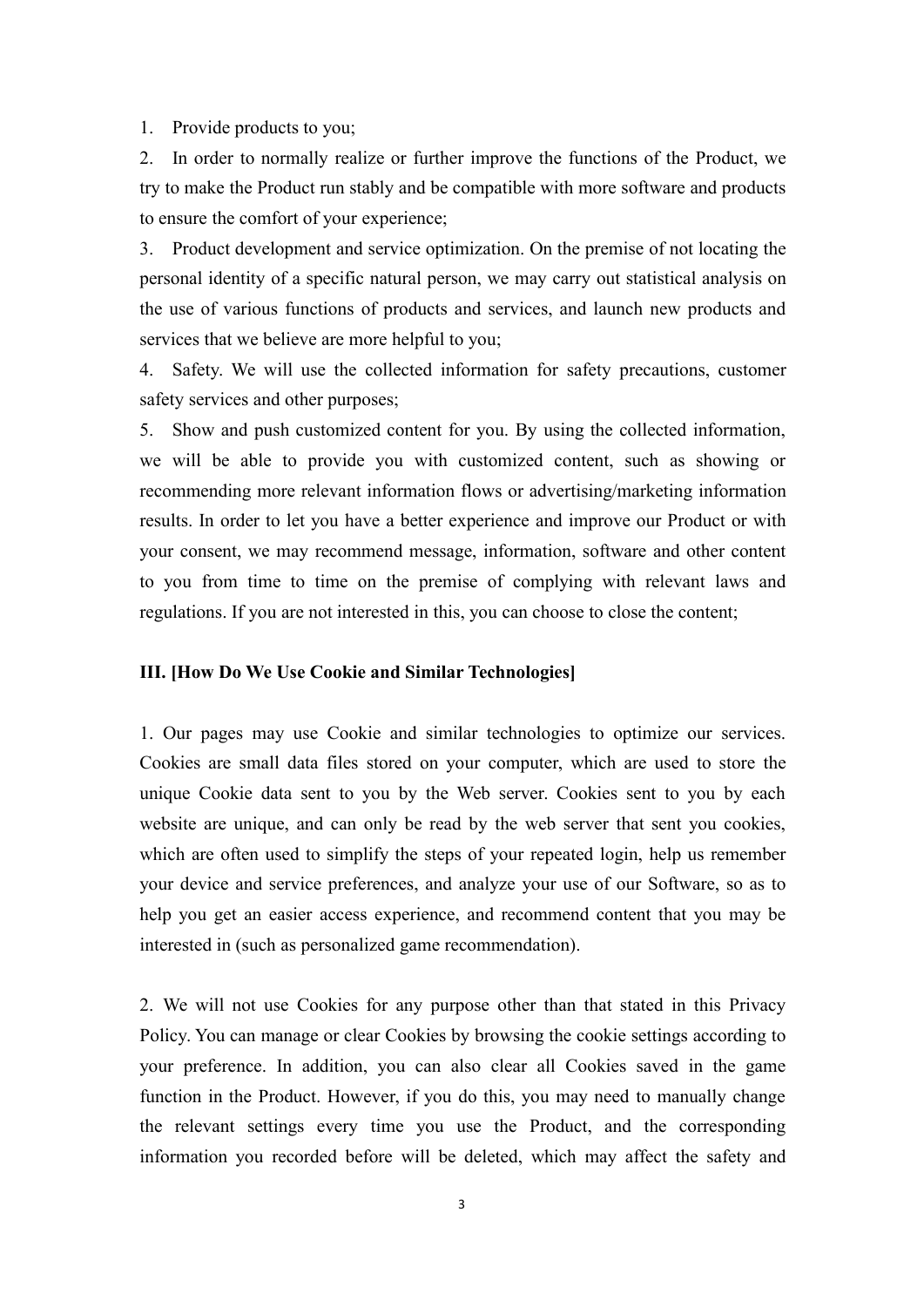convenience of the functions of the Product you use.

#### **IV. [Our Rules for Information Collection and Use]**

1. Only when you are using the Product will the Product upload relevant device information and record log information. If you do not use the Product, it cannot obtain any information.

2. Within the framework of laws and regulations and this Policy, we will use relevant information to realize product functions or provide services.

#### **V. [How Do You Manage Your Own Information]**

1. In the process of using our Product, you can contact us according to Article 12 of this Agreement and request to delete relevant information.

2. Under the following circumstances, you can ask us to delete personal information:

(1) If our handling of personal information violates laws and regulations;

(2) If we collect and use your personal information without your explicit consent;

(3) If our handling of personal information seriously violates our agreement with you;

(4) If you no longer use our Product or services;

(5) If we will never provide you with products or services.

If we decide to respond to your request for deletion, we will also make reasonable efforts to inform the subjects who obtained your personal information from us and ask them to delete it in time, unless otherwise stipulated by laws and regulations, or independent authorization from you were obtained by these subjects. When you delete information from our Product, we may not immediately delete the corresponding information from the backup system, but we will use commercially reasonable efforts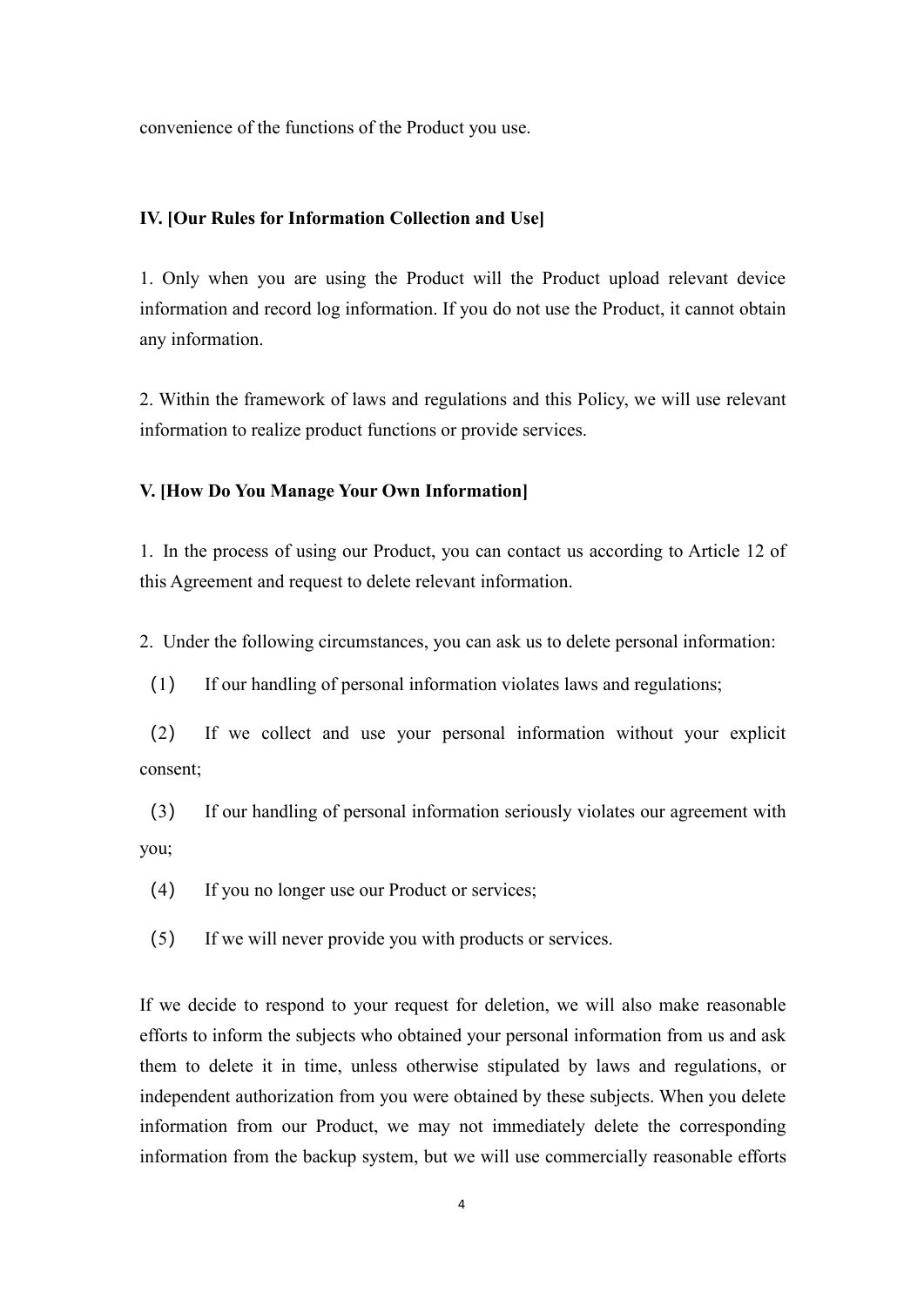to delete the information when backing up.

3. Due to technical limitations, legal or regulatory requirements, we may not be able to meet all your requirements, but we will try our best to reply within a reasonable time limit.

#### **VI. [Sharing of Information]**

**1. We strictly restrict the sharing of information in accordance with the current laws and regulations.**

**2. According to the law, sharing and transferring personal information after de-identification and ensuring that the data receiver cannot recover and re-identify the subject of personal information is not an external sharing, transferring and public disclosure of personal information, and there isno need to inform you and obtain your consent for the preservation and processing of such data.**

**3.** On the premise that the personal identity of a specific natural person cannot **be located from the data, we may share separate equipment information and log information with third-party entities (such as affiliates, service providers, contractors, agents, advertising partners, application developers, etc.) for the following purposes:**

**-For big data analysis, separate equipment information and log information is used to understand how users use our Product or let the public know the overall use trend of our Product.**

4. When the above information is shared with a third party due to merger, acquisition, asset transfer and other transactions, we will inform you of the relevant situation through push notification, announcement or other forms, and continue to protect or require new managers to continue to protect your information in accordance with applicable laws and regulations and standards not lower than those required by this Policy.

5. We may disclose information for the following purposes: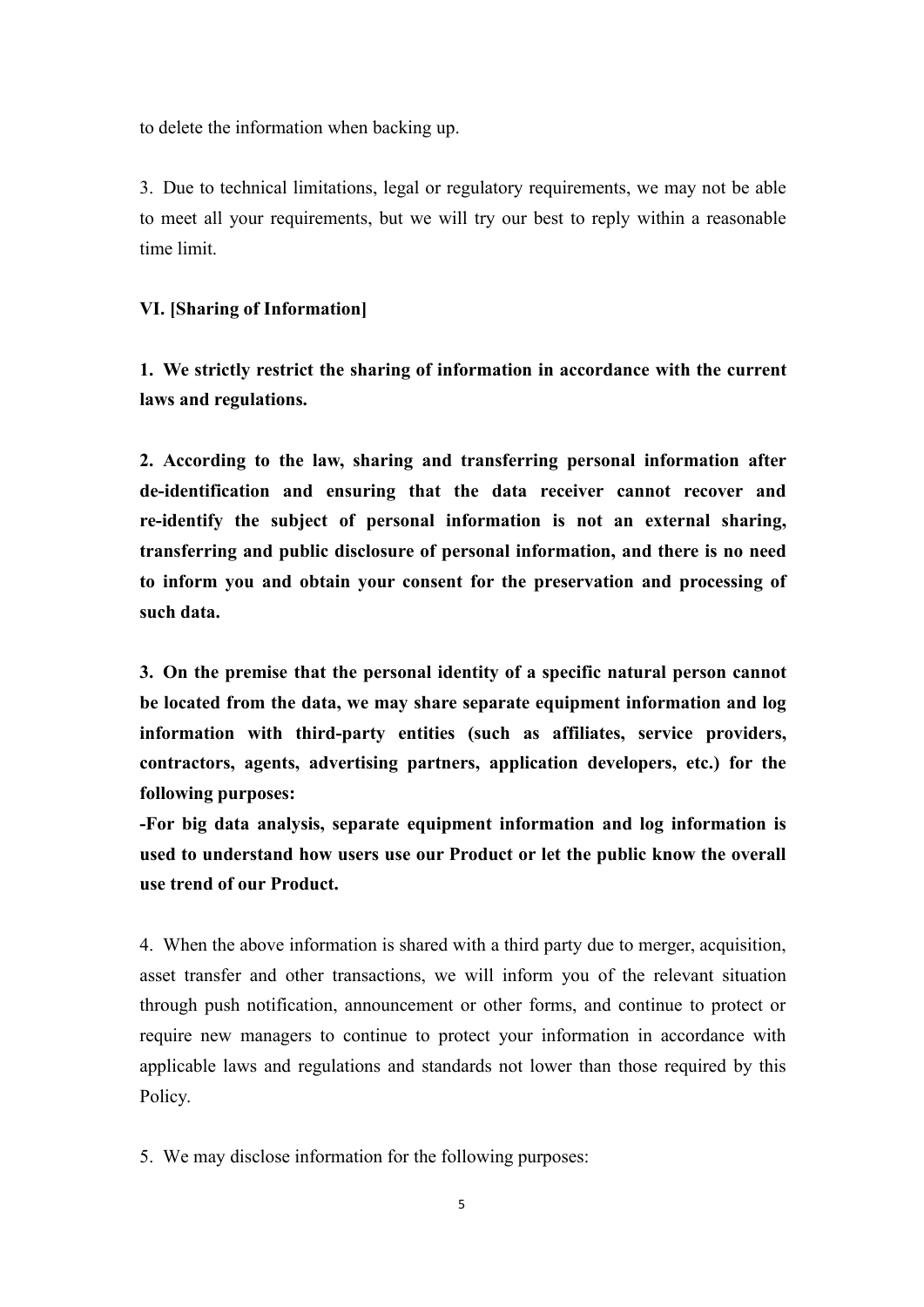-in accordance with laws and regulations;

-comply with the provisions of court judgments, rulings or other legal procedures; -receiving requests from relevant government agencies or other legally authorized organizations;

-we have legitimate reasons to reasonably request disclosure in order to comply with relevant provisions such as laws and regulations;

-Based on legal, reasonable and necessary purposes, to implement relevant product agreements or this Policy, safeguard social public interests, and protect the personal and property safety or other legitimate rights and interests of our customers, us orour affiliates, other users or employees.

# **VII. [Information We May Send to You]**

1. Information push: when you use our Product, we may send you information or push notifications. You can choose to unsubscribe on the device according to our relevant tips.

2. Announcements related to Product.

# **VIII. [Location and Duration of Information Storage]**

# 1. Location of storing information

Our services are provided on a global scale. Our server is located in Hong Kong, China. This means that the data we collect will be transferred to the aforementioned area. We will not transfer your personal data until we receive your explicit consent. You are clearly aware of the possible risks in the cross-border transfer of the above personal data, and you fully agree that we can transfer and store your personal data in accordance with this privacy policy.

# 2. Time limit for storing information

Generally, we only keep the above information for the shortest time reasonably necessary to achieve the objectives stated in this Policy.When destroying information, measures will be taken to make the information unrecoverable or uncopyable, and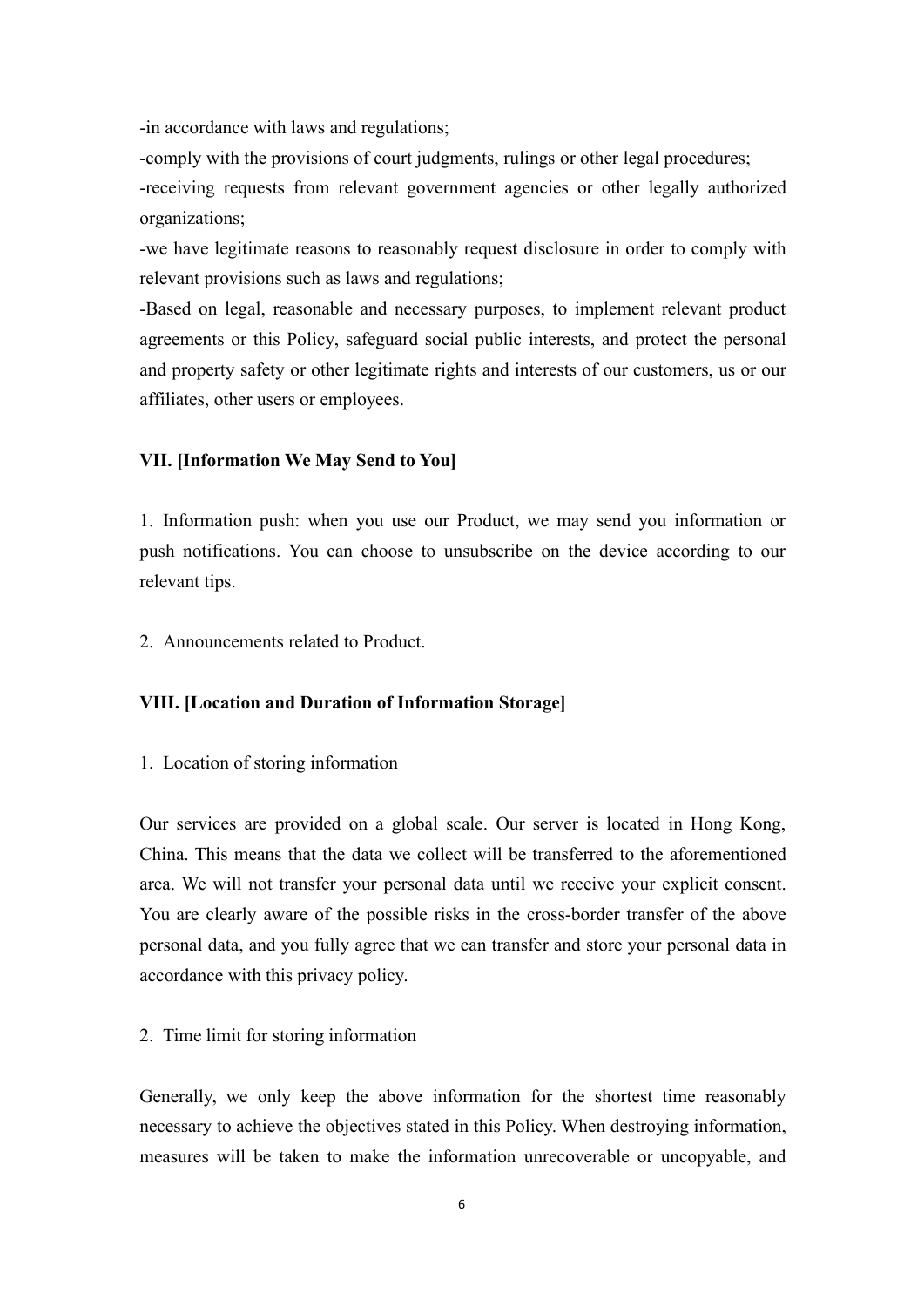technical methods that make the file uncopyable will be used to permanently delete electronic files containing personal information. However, under the following circumstances, we may change the storage time of personal information due to the need to comply with legal requirements:

-in accordance with laws and regulations;

-in order to comply with the provisions of court judgments, rulings or other legal procedures;

- in order to comply with requests from relevant government agencies or other legally authorized organizations;

-we have legitimate reasons to reasonably request disclosure in order to comply with relevant provisions such as laws and regulations;

-Based on legal, reasonable and necessary purposes, to implement relevant product agreements or this Policy, safeguard social public interests, and protect the personal and property safety or other legitimate rights and interests of our customers, us orour affiliates, other users or employees.

3. When our Product stop operating, we will inform you in the form of, for example, pushing notification and announcement, and we will delete or anonymize the information within a reasonable period of time.

# **IX. [Information Security]**

In order to prevent the loss, improper use, unauthorized access and disclosure of information, we will try our best to provide the following security guarantees for information:

1. We strive to maintain the security of your personal information through various security measures. Protecting your personal data is our top priority. The personal data you provide to us isstored on a secure server, and we use strict procedures to prevent loss, abuse, unauthorized access, alteration, disclosure or destruction of your personal data;

2. Technical measures for data security.We will use various security measures within a reasonable security level to ensure the above information security. **Please understand that due to technical limitations and possible malicious means, even if we try our bestto strengthen security measures, we cannot always guarantee the 100% security of the above information. Therefore, there may be factors**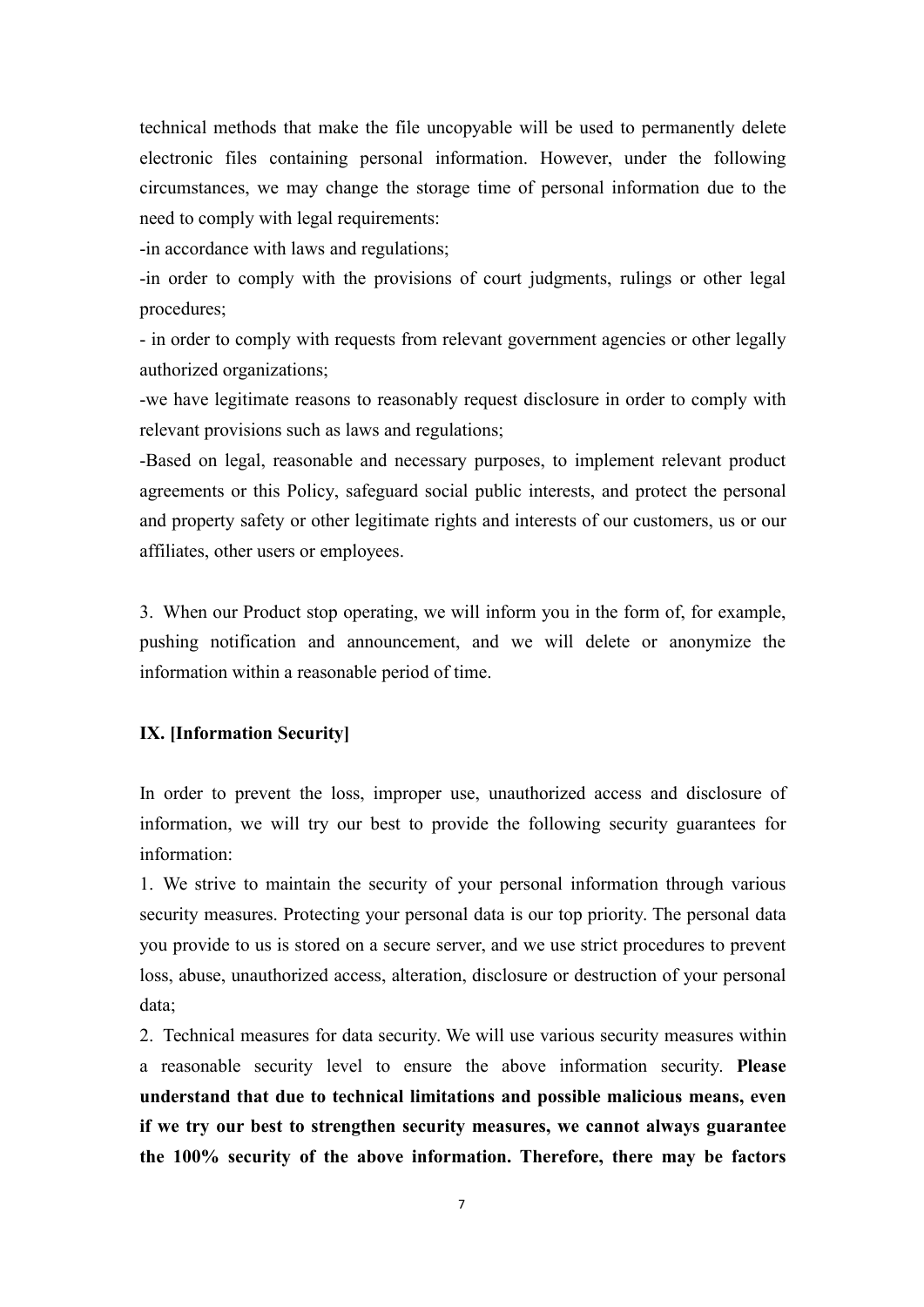**beyond our control.**Once the above situation occurs, we will take all the measures that can be used at the first time, and strive to ensure the security of information under the premise of law;

3. We will establish a special management system, process and organization to help protect your information. For example, we will strictly limit the scope of people accessing information, and require them to abide by confidentiality obligations and conduct review.

## **X. [Information Push]**

In order to improve our Product, we may provide you with personalized information in products, related websites and other channels.

### **XI. [Minor Clause]**

We attach great importance to the protection of minors' information. We will not intentionally collect personal information from children under the age of 18 for any purpose. If you are the guardian of a minor, you can contact us through the contact information provided on our official website or the customer service support center if you have any questions about the information of the minor under your guardianship.

# **XII. [Other Liability Clauses]**

In addition to the exemption clauses stated in this Policy, you also understand and acknowledge that we are not liable under the following circumstances:

1. The relevant information is leaked or lost due to your personal reasons;

2. Information is leaked, lost, stolen or tampered with due to hacker attacks, computer virus intrusion, government control and other force majeure that affect the use of products;

3. Other information leakage and any legal disputes and consequences arising there from not caused by our reasons.

### **XIII. [Contact us]**

**If you have any questions about this Policy or other related matters, please contact us via E-mail: help@flash.cn. We will review the problems as soon as**